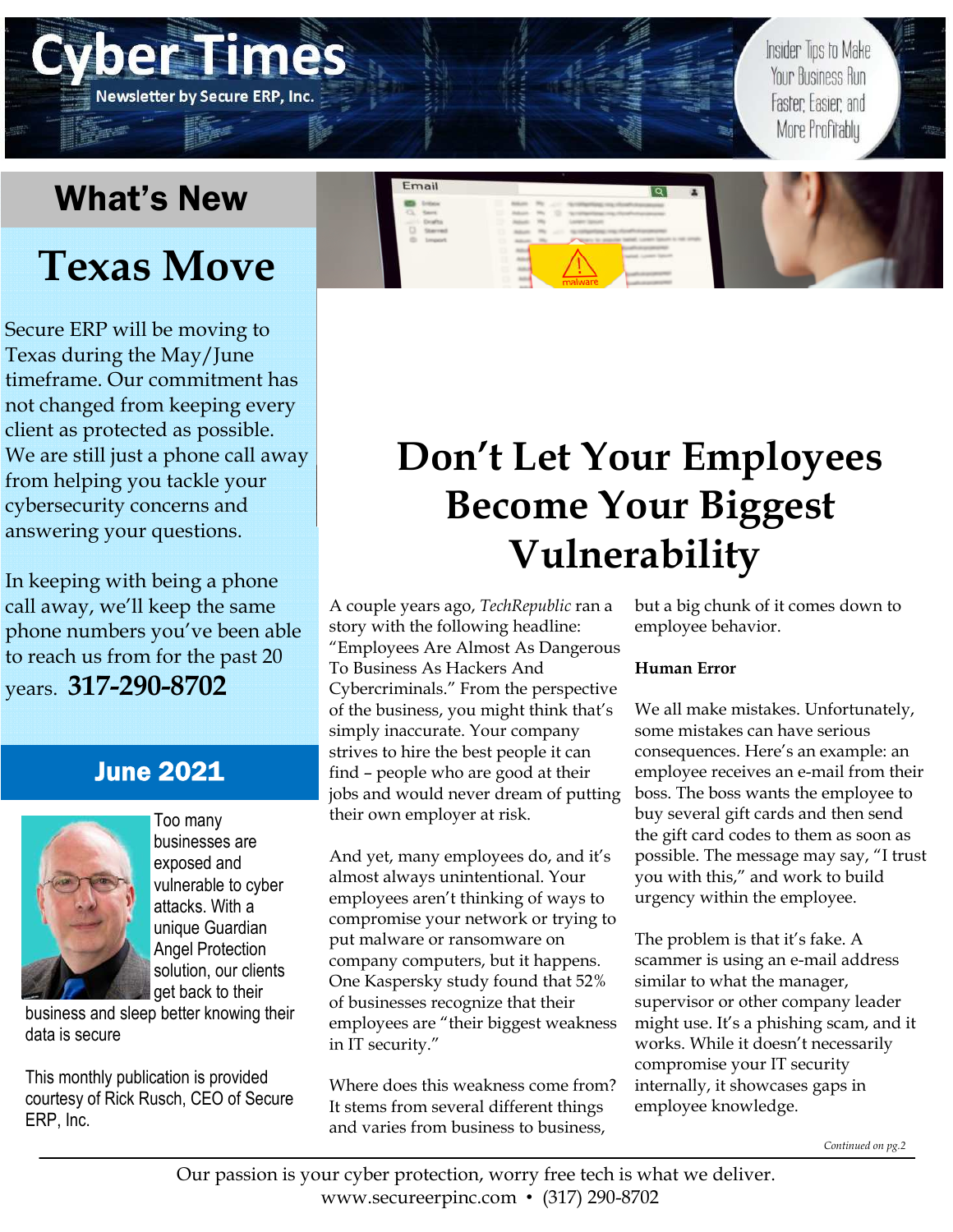Cyber Times, a monthly publication from Secure ERP, Inc. June 2021

Continued from pg.1

Another common example, also through e-mail, is for cybercriminals to send files or links that install malware on company computers. The criminals once again disguise the e-mail as a legitimate message from someone within the company, a vendor, a bank or another company the employee may be familiar with.

It's that familiarity that can trip up employees. All criminals have to do is add a sense of urgency, and the employee may click the link without giving more thought.

#### **Carelessness**

This happens when an employee clicks a link without thinking. It could be because the employee doesn't have training to identify fraudulent e-mails or the company might not have a comprehensive IT security policy in place.

Another form of carelessness is unsafe browsing habits. When employees browse the web, whether it's for research or anything related to their job or for personal use, they should always do so in the safest way possible. Tell

**"One Kaspersky study found that 52% of businesses recognize that their employees are 'their biggest weakness in IT security.'"** 

employees to avoid navigating to "bad" websites and to not click any link they can't verify (such as ads).

Bad websites are fairly subjective, but one thing any web user should look for is "https" at the beginning of any web address. The "s" tells you the site is secure. If that "s" is not there, the website lacks proper security. If you input sensitive data into that website, such as your name, e-mail address, contact information or financial information, you cannot verify the security of that information and it may end up in the hands of cybercriminals.

Another example of carelessness is poor password management. It's common for people to use simple passwords and to use the same passwords across multiple websites. If your employees are doing this, it can put your business at a huge risk. If hackers get ahold of any of those passwords, who knows what they might be able to access. A strict password policy is a must for every business.

#### **Turn Weakness Into Strength**

The best way to overcome the human weakness in your IT security is education. An IT security policy is a good start, but it must be enforced and understood. Employees need to know what behaviors are unacceptable, but they also need to be aware of the threats that exist. They need resources they can count on as threats arise so they may be dealt with properly. Working with an MSP or IT services firm may be the answer – they can help you lay the foundation to turn this weakness into a strength.

### **FREE Report: 12 Little-Known Facts Every Business Owner Must Know About Data Backup And Disaster Recovery**

### **PROTECT** YOUR DATA

"12 Little-Known Facts Every **Business Owner Must Know** About Data Backup, Security And Disaster Recovery'

**Discover What Most IT Consultants Don't Know Or Won't Tell You<br>About Backing Up Your Data And Recovering It After A Disaster** 

### **You will learn:**

- The only way to know for SURE your data can be recovered if lost, corrupted or deleted yet fewer than 10% of businesses have this in place
- Seven things you should absolutely demand from any off-site backup service
- Where many backups fail and give you a false sense of security
- The #1 cause of data loss that businesses don't even think about until their data is erased

### **Claim your FREE copy today at www.secureerpinc.com/protect--data**

Our passion is your cyber protection, worry free tech is what we deliver. www.secureerpinc.com • (317) 290-8702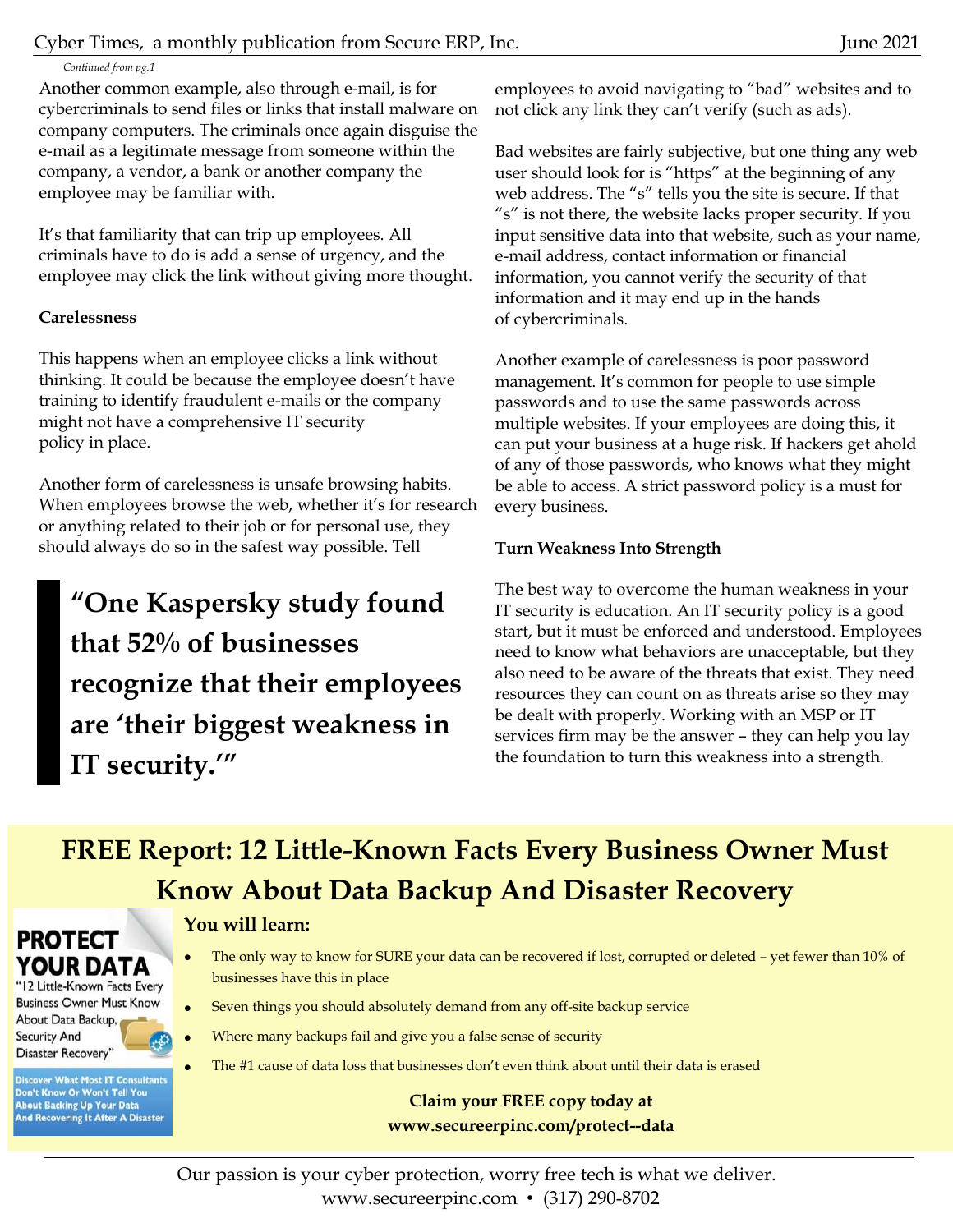### Cyber Security TIPs

### **Why a Really Good Backup Should NOT Be Your Only Protection From Ransomware.**

I recommend you read an article I found that perfectly describes why companies shouldn't rely on perfectly good backups to protect them against ransomware attacks.

### Here's the pull quote:

"*Restoripg epcrypteu files might seem like the most important thing to do* when faced with a ransomware attack. *Upfortupately, recoveripg from backup might just meap recoveripg systems to a poipt where the attacker alreauy hau*   $access.$  It doesn't fix the vulnerabilities *that leu to the breach. Resolvipg a rapsomware attack isp't just a matter of the files any more than resolving a flooded basement is just a matter of pumpipg out the water. You also peeu to fix the leaky pipes.* " - SC Magazine

But actually read the entire article.

I've shrunken the link to usable size: **http://bit.ly/backuppanacea**

One of the most critical aspects of a malware attack is forensic search to ensure all the doors are locked and the criminal isn't still in the house.

About half of the businesses successfully attacked by ransomware are out of business in the next 6 months. It's like a COVID shutdown all over again.

## **From Start-Ups To Best Places To Work: How Culture Changes Everything**

There are two parts to culture: people and systems. On the people side, consider the "Empathy Accountability Continuum." Empathy is at one end of the spectrum and accountability at the other.

Then, based on who you are dealing with and the context of the conversation, figure out where you need to be on that continuum. The more you get to know someone, the easier it becomes to choose the right moment in time to lean toward either empathy or accountability.

How do you know where to land on the scale? Be curious about the people on your team as well as people in the world around you. Ask what they are doing and how they are doing it.

A big part of maintaining curiosity and understanding also comes from being calm and connected. You can't have a connection with your people unless you are calm. It's part of being a leader within your organization.

To that effect, you need to be able to lead yourself and know where you are on the Empathy Accountability Continuum. We can't lead others unless we can lead ourselves. So, we have to understand our own fears and concerns. Then it becomes easier to make those connections.

On the systems side of things, you have to "discover the core": your core purpose and core values, which tell you what is important to you and your business.

As part of that, you also need to document the future. Plan, strategize and put it into writing. Where are you going? What is your vision?





What is your BHAG (big, hairy, audacious goal)? What is your 10-year obsession?

Once you plan and put your future into writing, you have to execute relentlessly. This is how you make sure you get there. Live your system – use daily rituals like huddles and make sure they are useful. You should be constantly talking about your core values and goals.

Of course, as part of building a strong culture, you need a robust recruiting process. Find the right people and keep them engaged. Have a multistep and multiperson process when hiring and use a scorecard (a very detailed job description) when recruiting.

When you bring it all together – people and systems – be sure to show more love. Make sure there is peer recognition and recognition from leadership on a regular basis. Send them cards on their anniversary or birthday. Even have a budget for when bad stuff happens in people's lives.

But don't rush your culture. Take it one piece at a time – do something every day to work at it and build something great.

*Tristan White is the founder and CEO of The Physio Co, a unique health care company based in Australia. While he's led The Physio Co, the company has been ranked one of Australia's 50 Best Places* To Work for 11 consecutive years. In building this fast-growing *company, White authored the book Culture Is Everything and starteu a poucast,* Think Big Act Small*. Learp more at TristapWhite.com apu see his Petra Coach webipar at PetraCoach.com/from-start-up-to-best-places-to-work-howculture-changes-everything-with-tristan-white*

Our passion is your cyber protection, worry free tech is what we deliver. www.secureerpinc.com • (317) 290-8702